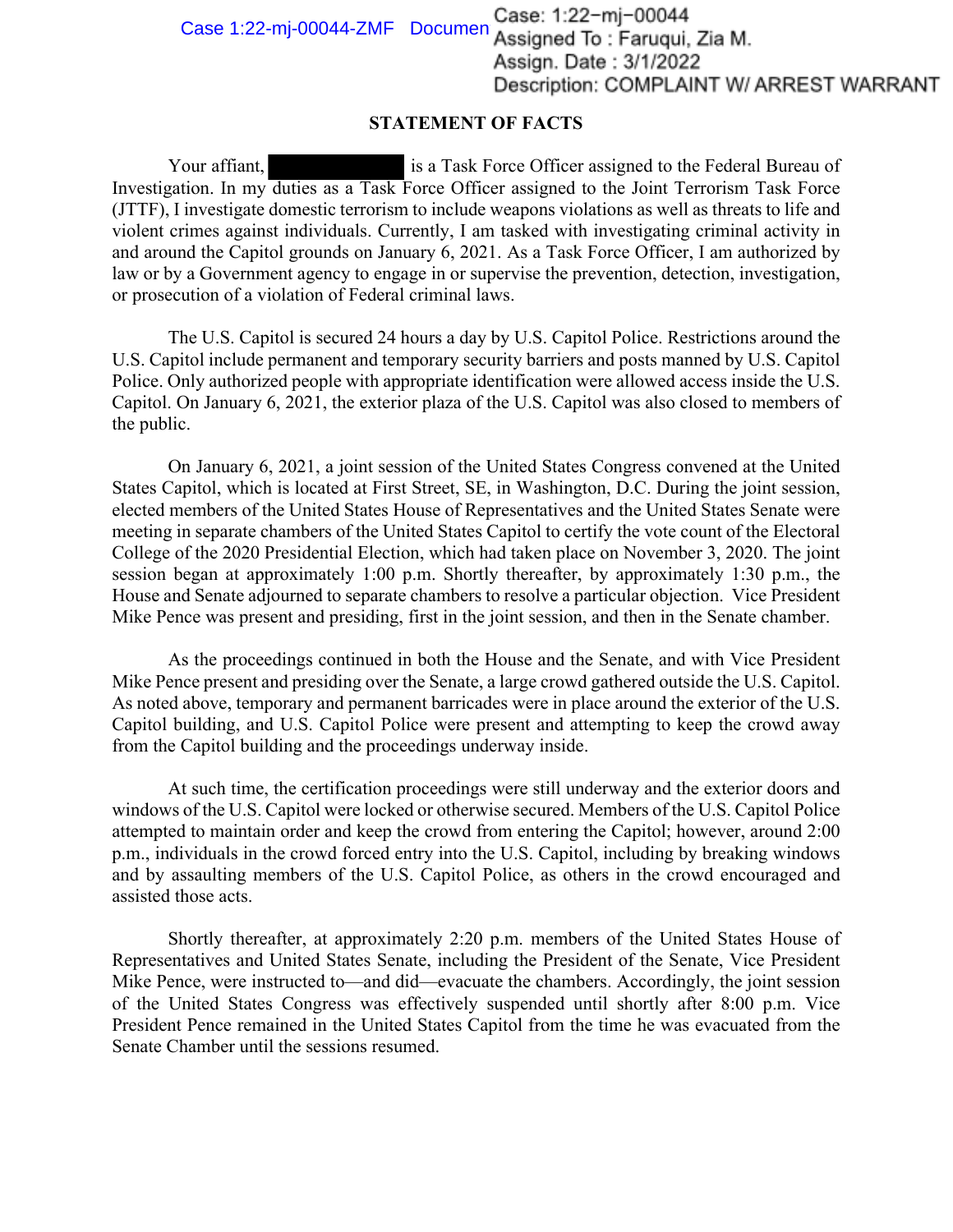## Case 1:22-mj-00044-ZMF Document 1-1 Filed 03/01/22 Page 2 of 9

During national news coverage of the aforementioned events, video footage which appeared to be captured on mobile devices of persons present on the scene depicted evidence of violations of local and federal law, including scores of individuals inside the U.S. Capitol building without authority to be there.

On January 13, 2021, the Federal Bureau of Investigation (FBI) began investigating a tip regarding John Franklin LAMMONS stating in a WhatsApp chat group that he was in the Capital building in D.C. on January 6, 2021. Multiple screen shots of the conversation were attached to the tip. The image below that was attached to the tip identifies the sender's phone number as \*\*\*- \*\*\*-3624 with assigned contact name as John LAMMONS. The screen shot depicts a video of the floor and legs of unidentified subjects with a time stamp of 9:46 PM. LAMMONS states "we honestly wanted to just get inside and see what they were saying after we left some idiots came in and did some stupid things but the first group was totally professional".



A second screen shot attached to the tip appeared to be a post at 7:12 PM by LAMMONS of a video file that showed LAMMONS' face and an American flag in the background. See below for screenshot.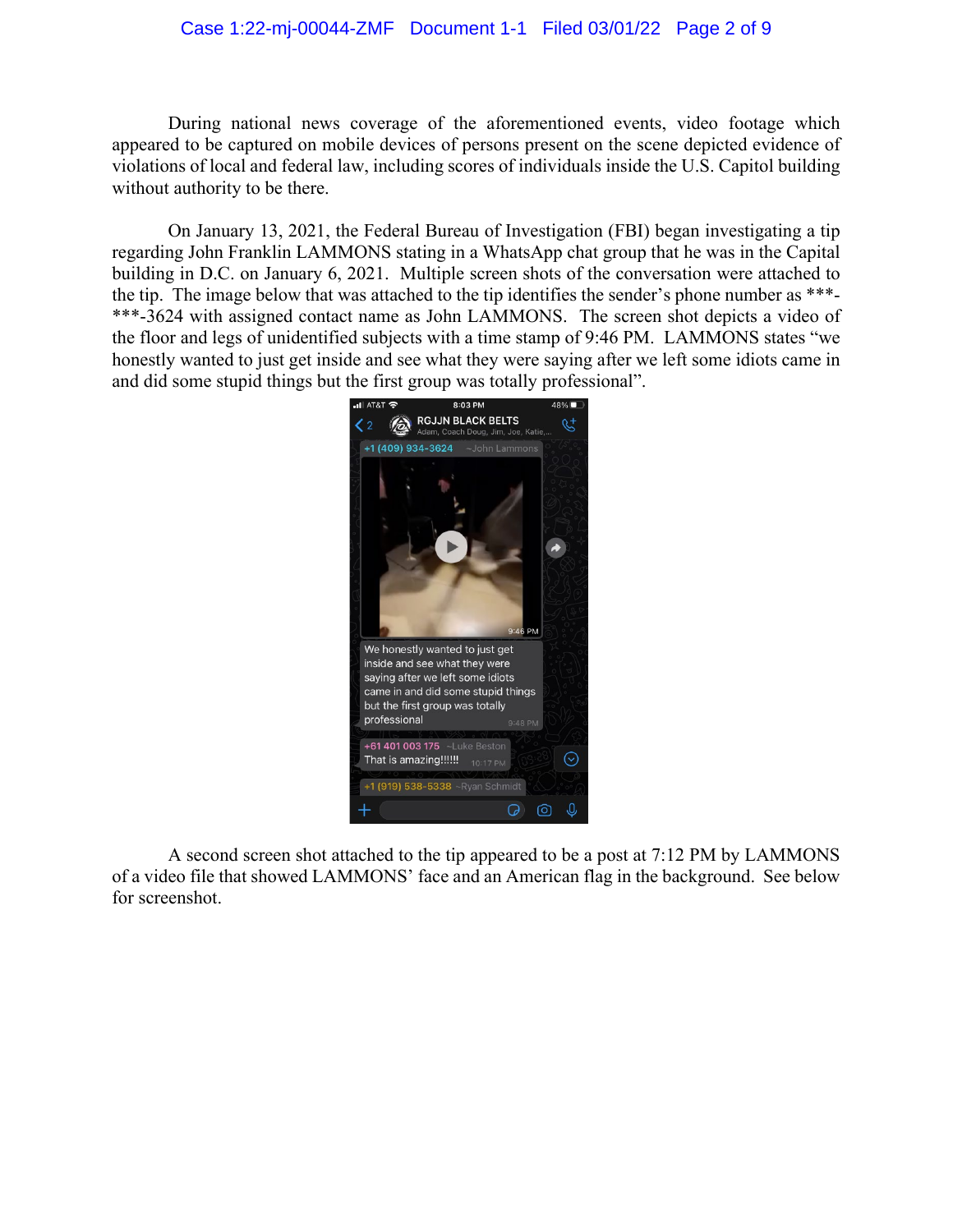

The third image was a screen shot that had a post from an unknown individual asking if LAMMONS got arrested. LAMMONS posted the response "No bro talked my way out" and "Kept others from getting beat up and going to".



Your Affiant conducted a Google search of LAMMONS phone number from the screen shots, \*\*\*- \*\*\*-3624, and the results included Anaconda Jiu-Jitsu located in Galveston, Texas. Your Affiant clicked on the link that was to the web page for Anaconda Jiu-Jitsu. The webpage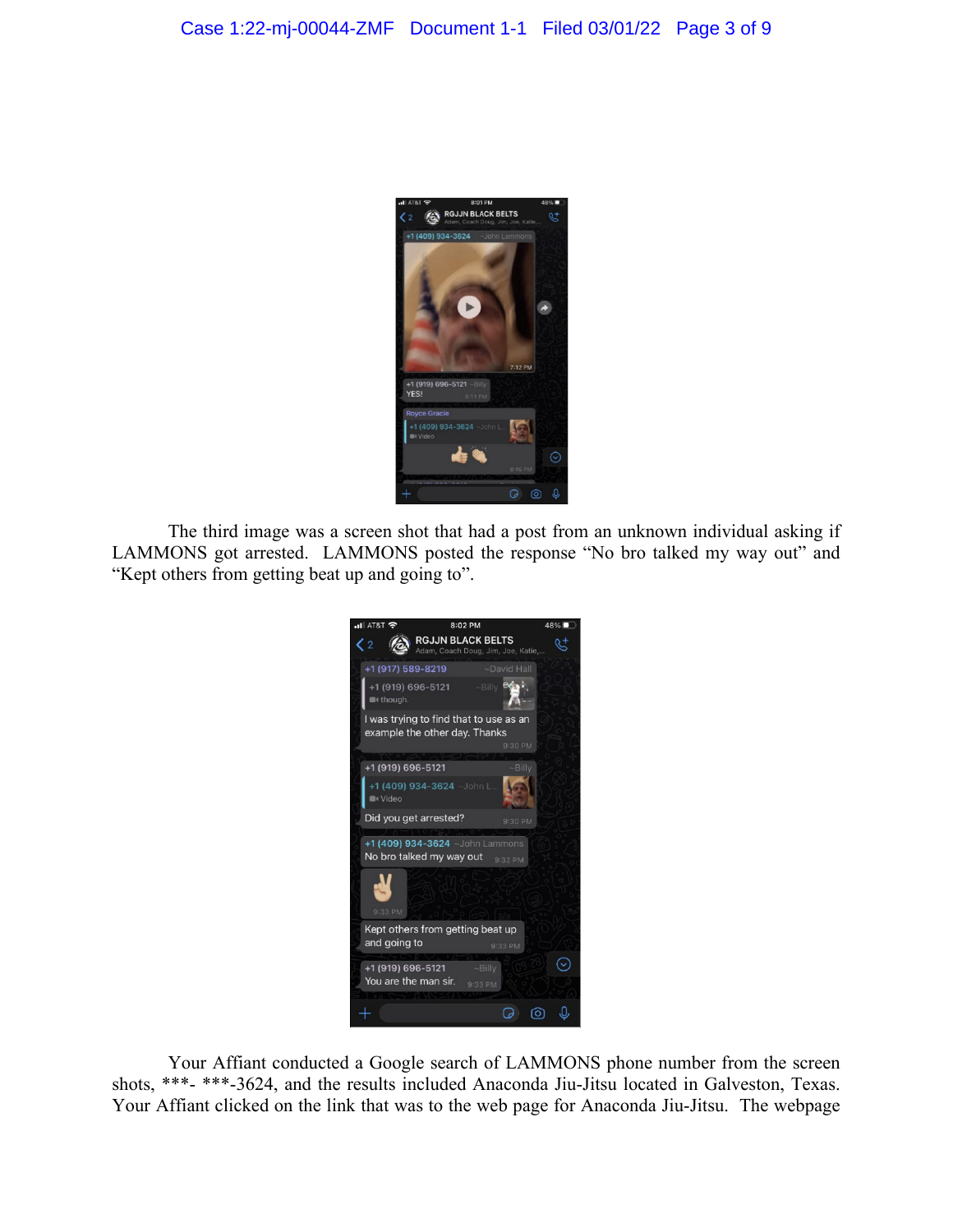indicated that Anaconda Jiu-Jitsu was founded in 2012 by John LAMMONS with the below picture of LAMMONS. The subject in the below picture appeared to be the same subject from the WhatsApp chat screen shots above.



On January 13, 2021, your Affiant and FBI Special Agent (SA) Travis Hutchins interviewed LAMMONS at Anaconda Jiu-Jitsu, in Galveston, Texas, where LAMMONS provided the following information:

LAMMONS stated he left Galveston on Monday, January 4, 2021, and traveled in his own truck to Virginia with a female friend.

LAMMONS stated that on January 6, 2021, LAMMONS did not know where to go so he and his friend took a cab to the Capitol in Washington D.C. from their hotel. The cab could not get close to the Capitol so they were dropped off and had to walk to the Capitol. As they were approaching, there were a lot of people walking away from the Capitol. When LAMMONS got to the Capitol, he heard someone say there are the CNN cameras so he went to look, only to realize it was not. LAMMONS then followed the crowds to the Capitol. LAMMONS saw police manning bicycle rack barricades by the scaffolding and he saw guys climbing on a nearby podium. An unknown guy was screaming, "take this, it is yours" in reference to the U.S. Capitol. The guy then got a megaphone and continued instigating the crowd.

LAMMONS stated that he saw a bottle thrown from the crowd and then the police threw a concussion grenade into the crowd. The police then backed up to the Capitol doors and so the people, including LAMMONS, moved past the bicycle barricades. The police started spraying pepper spray at the crowed through the plastic that was wrapped around the scaffolding. People in the crowd were shouting to push the cops back. The police backed off, the doors opened and someone said come in. LAMMONS was unsure if the person that yelled "come in" was in the crowd or the police. As the crowd moved into the Capitol, LAMMONS was able to move up to the next level where there was a police motorcycle with the flashers on.

LAMMONS stated that there was a guy by the door holding an American flag and there was no resistance when LAMMONS entered the Capitol building. LAMMONS thought he was part of the first crowd to enter the Capitol building but heard a cop yell that a lady had already been shot. At that point, LAMMONS realized there must have been a group that entered from a different side of the Capitol building earlier. LAMMONS thought he entered into Statuary Hall. The crowd started moving out of Statuary Hall and LAMMONS saw six to twelve cops before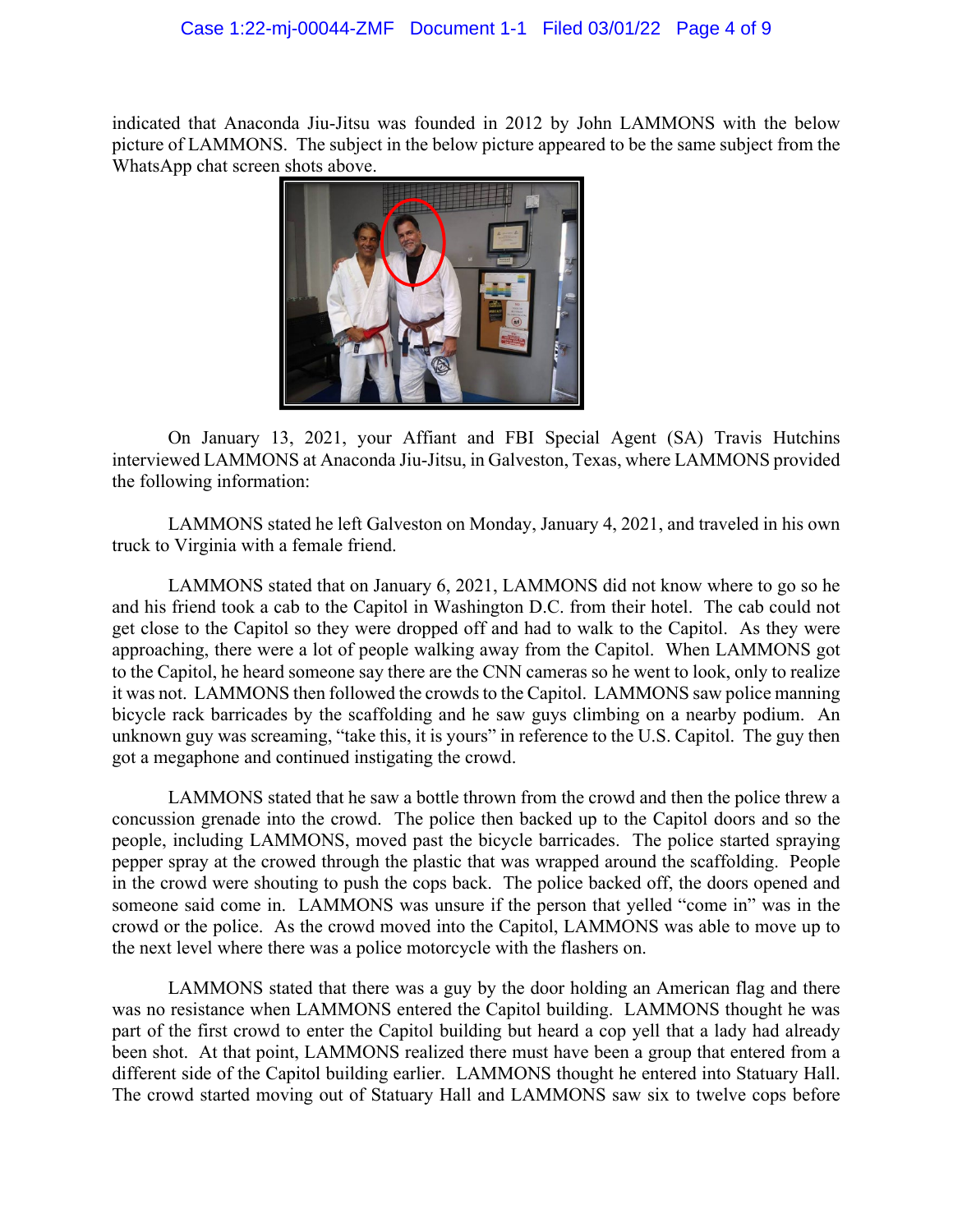entering the next hall. LAMMONS stated that here was no violence towards anyone and no weapons displayed by the crowd or police that he saw.

LAMMONS got into the next hall (unknown which hall) and in one of the doorways to depart that hall were law enforcement officers telling the crowd to get out and get back. LAMMONS saw young individuals yelling at the cops when LAMMONS got between the cops and the people yelling. LAMMONS yelled at the people that this is not our problem here and LAMMONS was trying to push the people back. LAMMONS saw something thrown at the cops from the crowd. One officer charged and the other officers followed going past LAMMONS to the instigators.

An officer had an older man on the ground that did not look well to LAMMONS. LAMMONS told the officer to let LAMMONS have him and LAMMONS will take care of him. The officer said to LAMMONS that if I let you take him, will you get your people to leave. LAMMONS agreed and moved the man to a safe area. LAMMONS went back to the confrontation still going on and the same officer said to LAMMONS, "you agreed to get your people to leave." LAMMONS told the officer that the instigators were not his people and he was not with them.

After about 15-20 minutes, there was still a battle at the front doors when LAMMONS was trying to leave. LAMMONS had to climb out of a window to exit the Capitol because people were still trying to get in. LAMMONS remembered seeing people running straight into the cops. LAMMONS started texting his friend to find her so they could leave. They met outside of a nearby coffee shop where his friend had been the entire time watching. LAMMONS and his friend took an Uber back to the hotel. LAMMONS said he was wearing green cargo pants, a gray hoodie with a Cabela's black coat over it.

LAMMONS showed your Affiant multiple videos the he took to include one of LAMMONS entering the Capitol building. Below is an image your Affiant has attached that is a screen shot from the video as LAMMONS approached the Capitol building door to enter. Your Affiant captured the screen shot from a copy of the video LAMMONS provided to your Affiant.

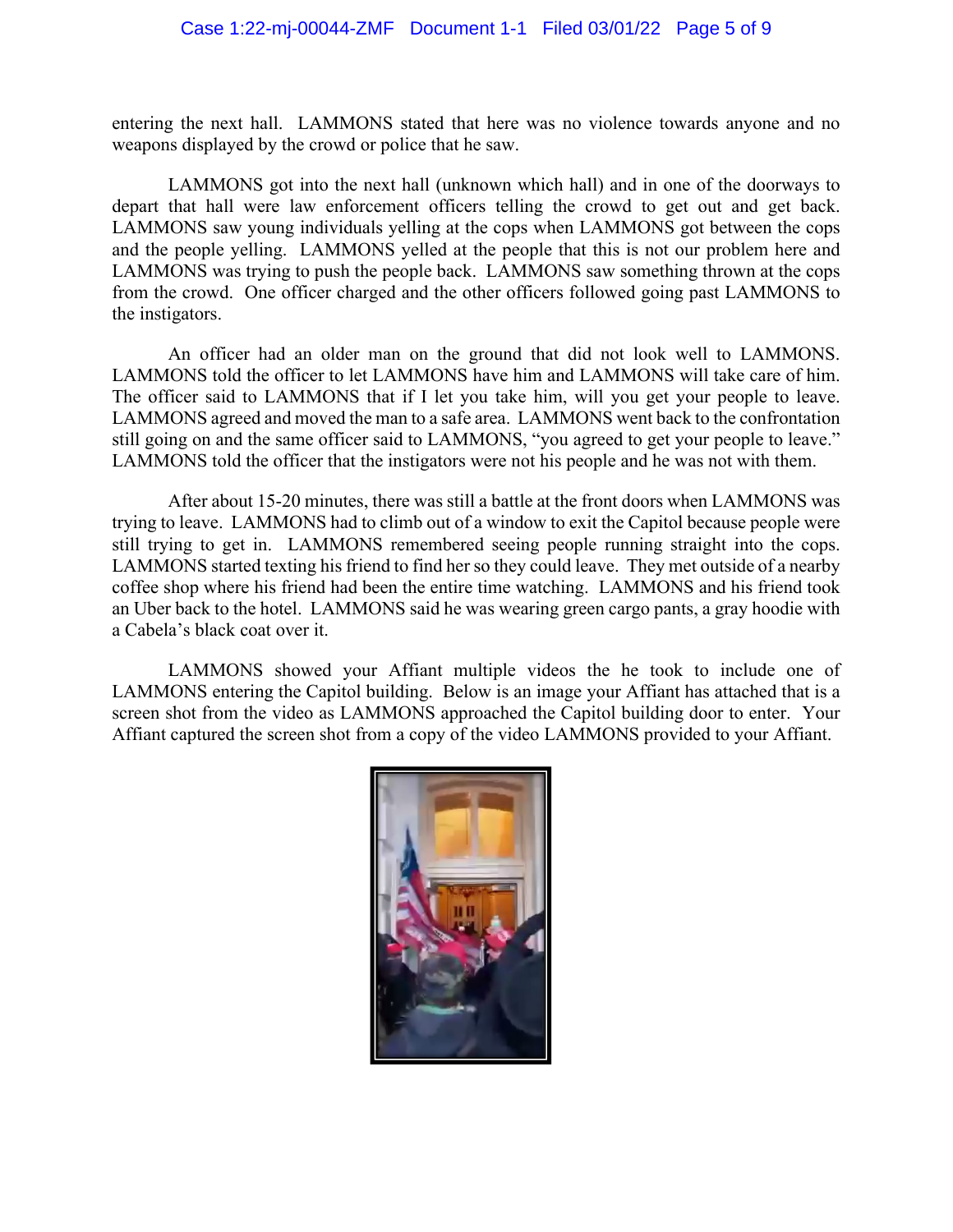## Case 1:22-mj-00044-ZMF Document 1-1 Filed 03/01/22 Page 6 of 9

LAMMONS also showed and later provided your Affiant with a video that depicts LAMMONS' as he stood in front of a statue where LAMMONS is holding up two fingers giving the peace sign. The image to the right is a screen shot your Affiant captured from the video provided by LAMMONS. An FBI Agent identified the statue behind LAMMONS as Charles Brantley Aycock that is located in the Crypt which is located within the Capitol building.



LAMMONS showed and later provided your Affiant with a video that LAMMONS claimed to record. The video shows LAMMONS at the front of a crowd at an interior Capitol door that was being blocked by Capitol police officers. The image to the right is a screen shot your Affiant captured from the video provided by LAMMONS. Your Affiant could hear the crowd shouting in the video and they appeared agitated. Your Affiant heard LAMMONS in the video saying "Hold your ground". During the above documented interview of LAMMONS, he stated he was talking to the crowd when he gave the order to "Hold your ground."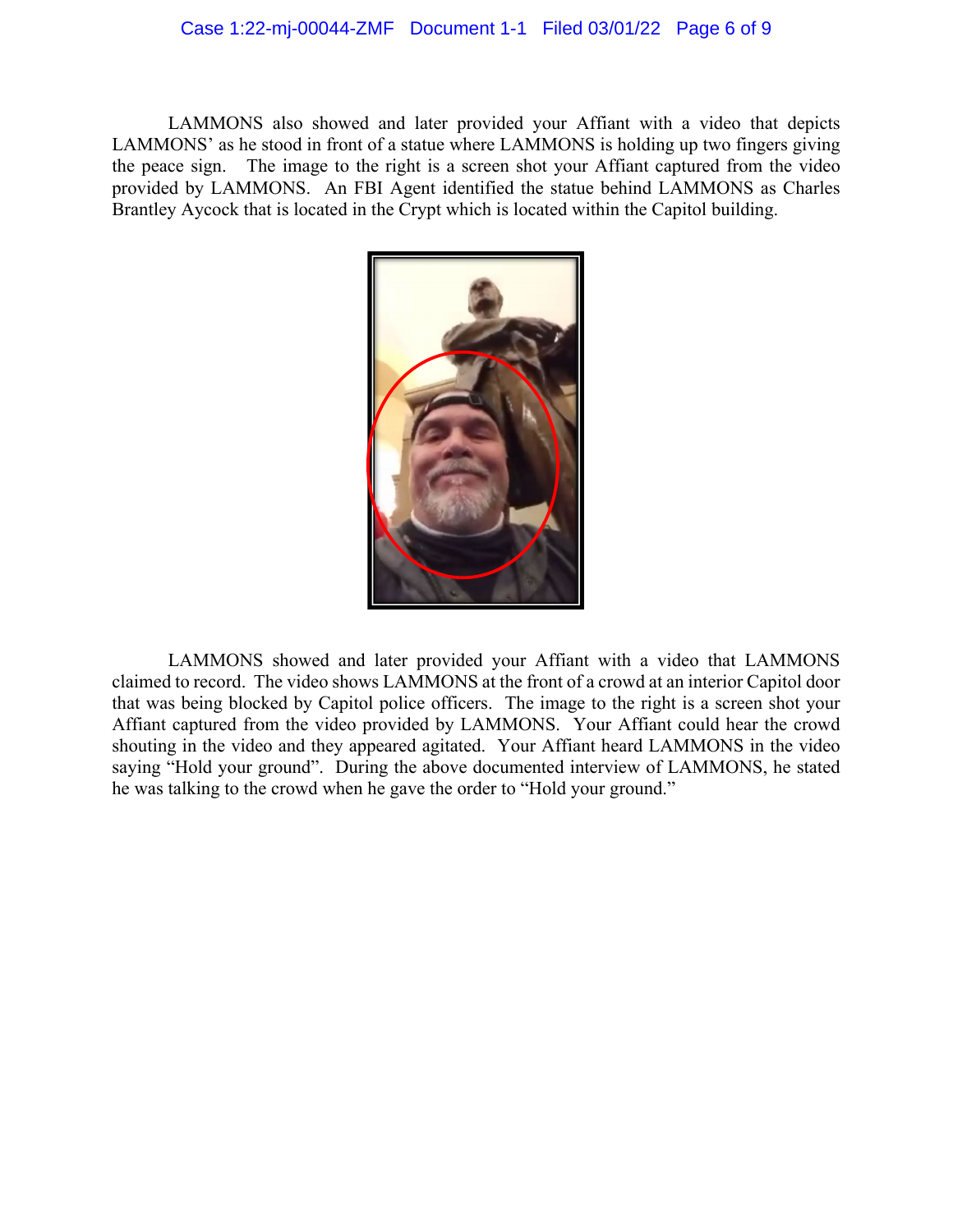

On August 23, 2021, the Affiant received account subscriber information for \*\*\*- \*\*\*- 3624 from T-Mobile US, Inc. pursuant to a United States Grand Jury subpoena. T-Mobile indicated the subscriber was JOHN LAMMONS with a subscriber address in Galveston, TX .

TFO Arizmendi reviewed the United States Capitol security camera video footage and observed LAMMONS wearing the same clothing that LAMMONS described himself as wearing while inside the U.S. Capitol as well as matching the clothing LAMMONS was wearing in the videos provided TFO Arizmendi by LAMMONS. This screenshot was taken from 2:47:25 – 2:47:32 EST near the Memorial Door inside the U.S. Capitol.

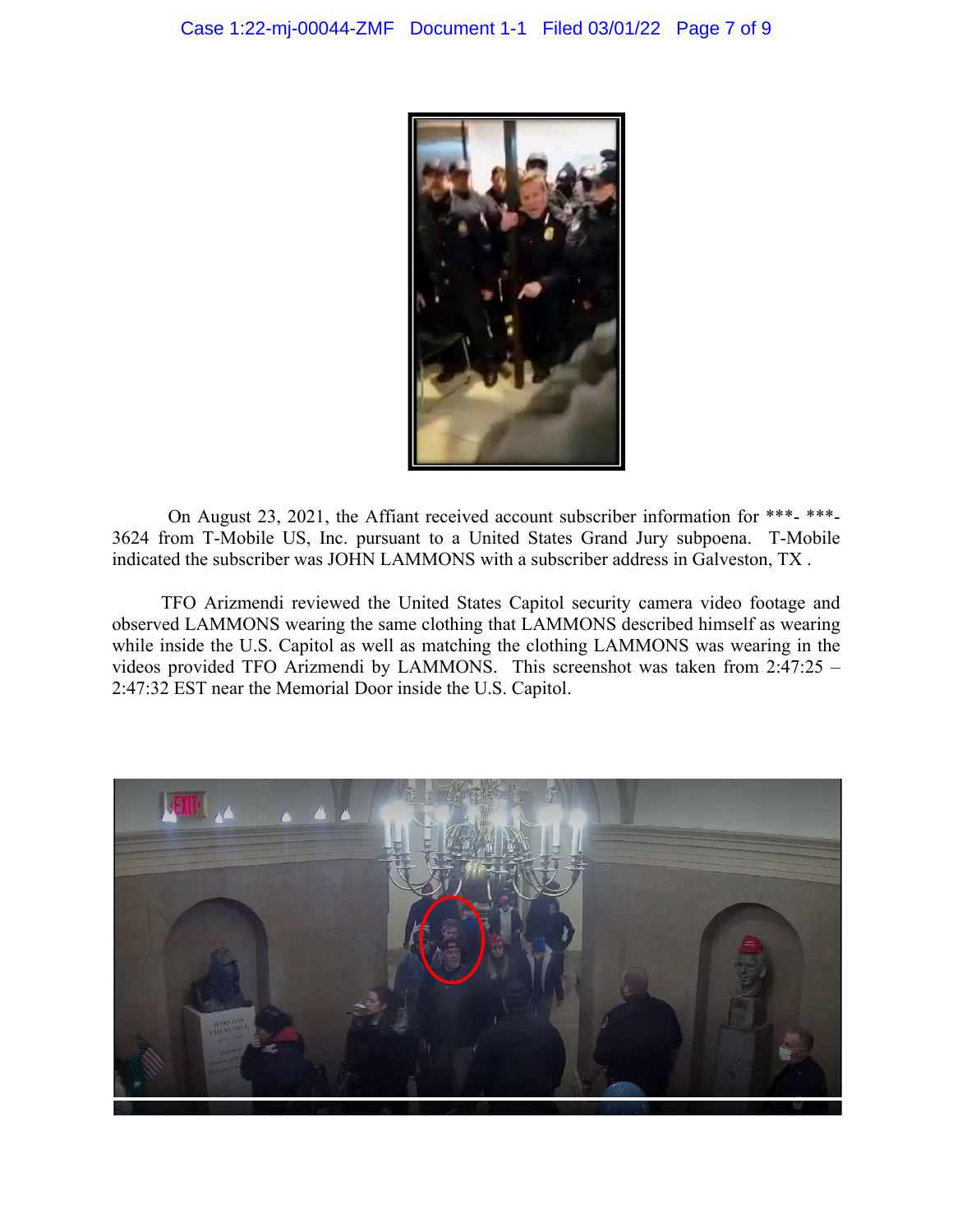## Case 1:22-mj-00044-ZMF Document 1-1 Filed 03/01/22 Page 8 of 9

TFO Arizmendi also observed LAMMONS in the U.S. Capitol security camera recorded in the Crypt Lobby of the U.S. Capitol during the screen timeframe of 2:34:50 to 2:35:47 EST.



Based on the foregoing, your affiant submits that there is probable cause to believe that John LAMMONS violated 18 U.S.C.  $\S$  1752(a)(1) and (2), which makes it a crime to (1) knowingly enter or remain in any restricted building or grounds without lawful authority to do; and (2) knowingly, and with intent to impede or disrupt the orderly conduct of Government business or official functions, engage in disorderly or disruptive conduct in, or within such proximity to, any restricted building or grounds when, or so that, such conduct, in fact, impedes or disrupts the orderly conduct of Government business or official functions; or attempts or conspires to do so. For purposes of Section 1752 of Title 18, a "restricted building" includes a posted, cordoned off, or otherwise restricted area of a building or grounds where the President or other person protected by the Secret Service, including the Vice President, is or will be temporarily visiting; or any building or grounds so restricted in conjunction with an event designated as a special event of national significance.

Your affiant submits there is also probable cause to believe that John LAMMONS violated 40 U.S.C. § 5104(e)(2)(D) and (G)), which makes it a crime to willfully and knowingly (D) utter loud, threatening, or abusive language, or engage in disorderly or disruptive conduct, at any place in the Grounds or in any of the [Capitol Buildings](https://www.law.cornell.edu/definitions/uscode.php?width=840&height=800&iframe=true&def_id=40-USC-1874457209-1129834521&term_occur=999&term_src=title:40:subtitle:II:part:B:chapter:51:section:5104) with the intent to impede, disrupt, or disturb the orderly conduct of a session of Congress or either House of Congress, or the orderly conduct in that building of a hearing before, or any deliberations of, a committee of Congress or either House of Congress; and (G) parade, demonstrate, or picket in any of the Capitol Buildings.